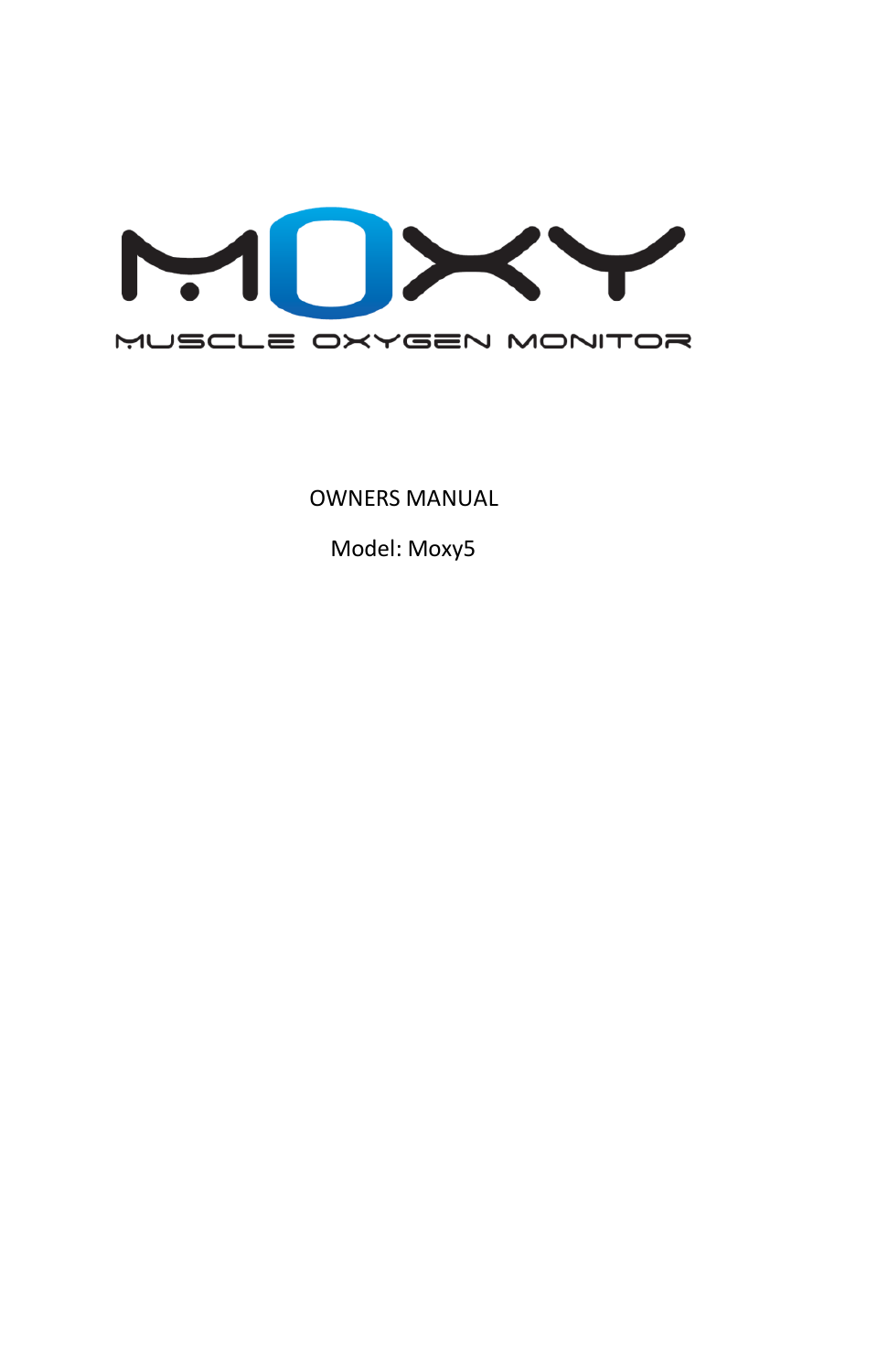### Introduction

Thank you for purchasing the Moxy Muscle Oxygen Monitor.

### **Warning:**

Always consult your physician before starting or altering any exercise program.

### **Applications:**

Moxy is not a medical device. It is intended for non-medical fitness use only.

### **Technical Support:**

There is technical support on our Forum a[t http://forum.moxymonitor.com/.](http://forum.moxymonitor.com/) Contact technical support by emailin[g info@moxymonitor.com](mailto:info@moxymonitor.com) or by calling 320-296-1010.

### **Moxy Settings App:**

Go to<http://www.moxymonitor.com/settings-app> to download a PC application that allows you to setup your Moxy and download data from it.

#### **Warning:**

There are no user serviceable parts inside the Moxy Sensor. Do not attempt to open the case.

### **ANT+ Compatibility:**

This product is ANT+™ certified for Muscle Oxygen. Visit [www.thisisant.com/directory/](file:///C:/Users/Rog/Documents/My%20Dropbox/Fortiori/Moxy3%20Design%20Information/Manual/www.thisisant.com/directory/) for a list of compatible products and apps.



### **Bluetooth Compatibility:**

This product uses Bluetooth low energy technology.

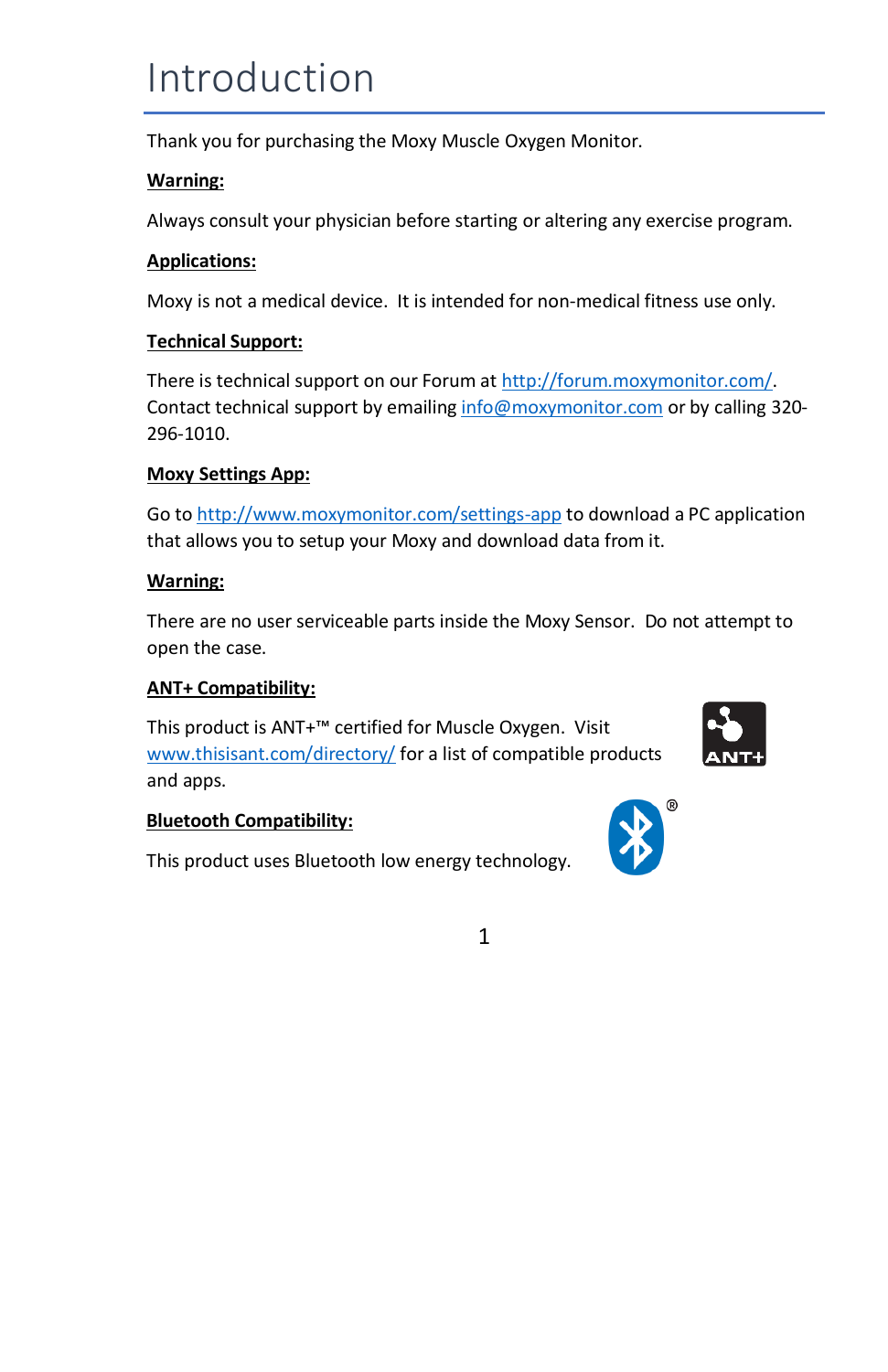## Muscle Oxygen Monitoring

Moxy uses Near Infrared Spectroscopy (NIRS) to measure oxygen levels in muscle. Hemoglobin is the molecule in red blood cells that carries oxygen; it changes color depending on whether it is carrying oxygen or not. Near-Infrared light generated by the Sensor travels from the emitter through the skin to interact with the muscle, after which the light is scattered back to the detectors in the Sensor. The Moxy Algorithm uses the information from the light striking the detectors to determine the Muscle Oxygen Saturation.

The terms Muscle Oxygen Saturation, Muscle Oxygenation, and Muscle Oxygen are the abbreviation,  $\text{SmO}_2$  are used interchangeably.  $\text{SmO}_2$  is the percentage of hemoglobin in the capillaries of the muscle that is carrying Oxygen. The number can be from 0 to 100%. Total hemoglobin, THb, is a relative measure of the amount of hemoglobin in the optical path of the sensor

Muscle Oxygenation is a localized measurement. Even muscles that are close to each other, such as the Rectus Femoris and the Vastus Lateralis in the Quadriceps group, can have different values. Contralateral muscles may also have different readings.

Muscle Oxygen Monitoring can be used to determine optimal training zones, to monitor training intensity, and to set an optimal race pace. Refer to the Moxy website a[t www.moxymonitor.com](http://www.moxymonitor.com/) for more information.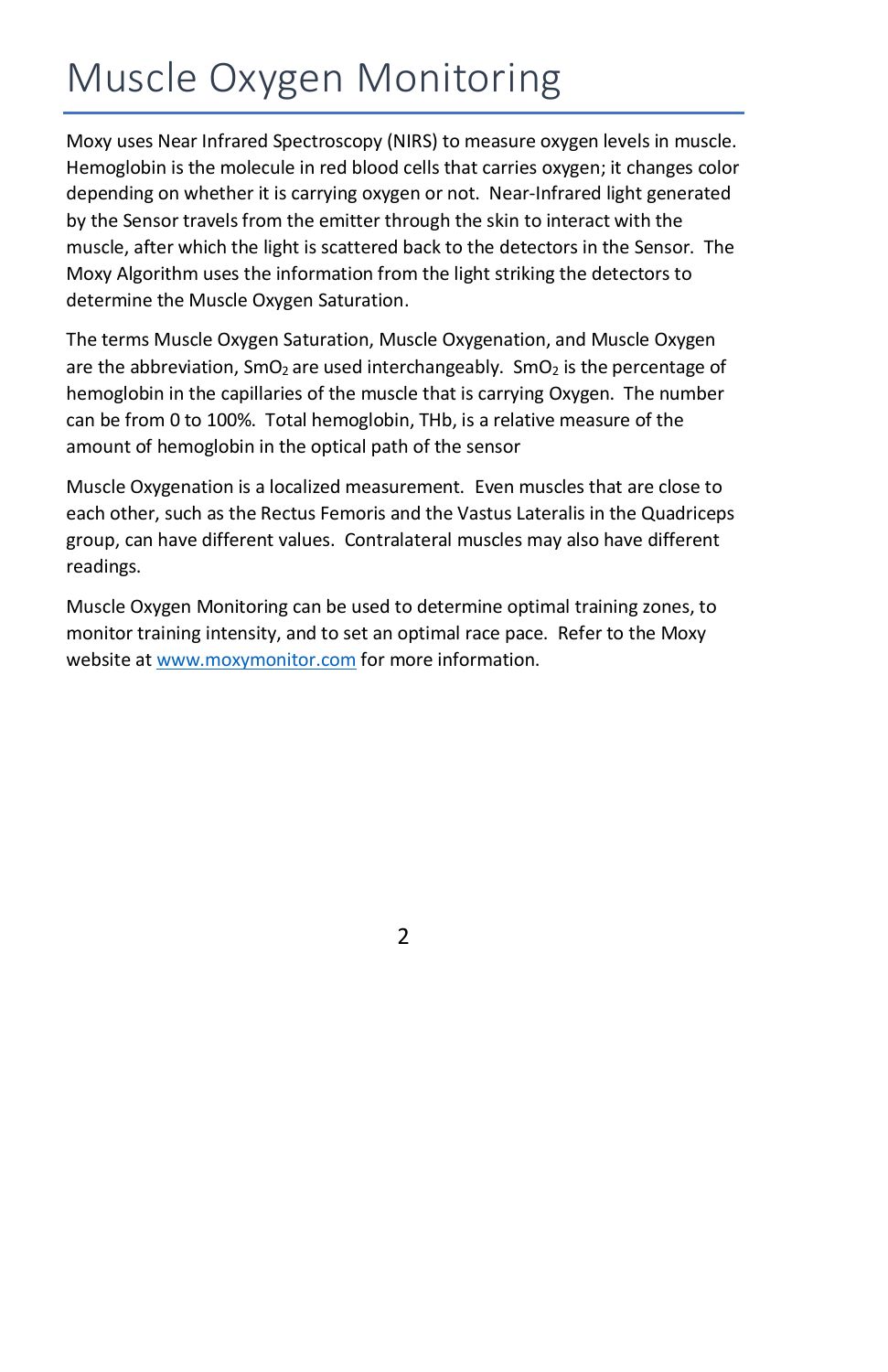## Moxy Sensor



### **POWER BUTTON FUNCTIONS:**

- Turn ON / OFF
	- o Press and Hold Power Button for 3 Seconds
- Indicate Charge Level and ON/OFF State
	- o Short Click Power Button

### **VENT FUNCTION:**

- The vent is waterproof, but it allows the air pressure inside and outside of the sensor to equalize.
- Do not stick sharp objects into the vent hole.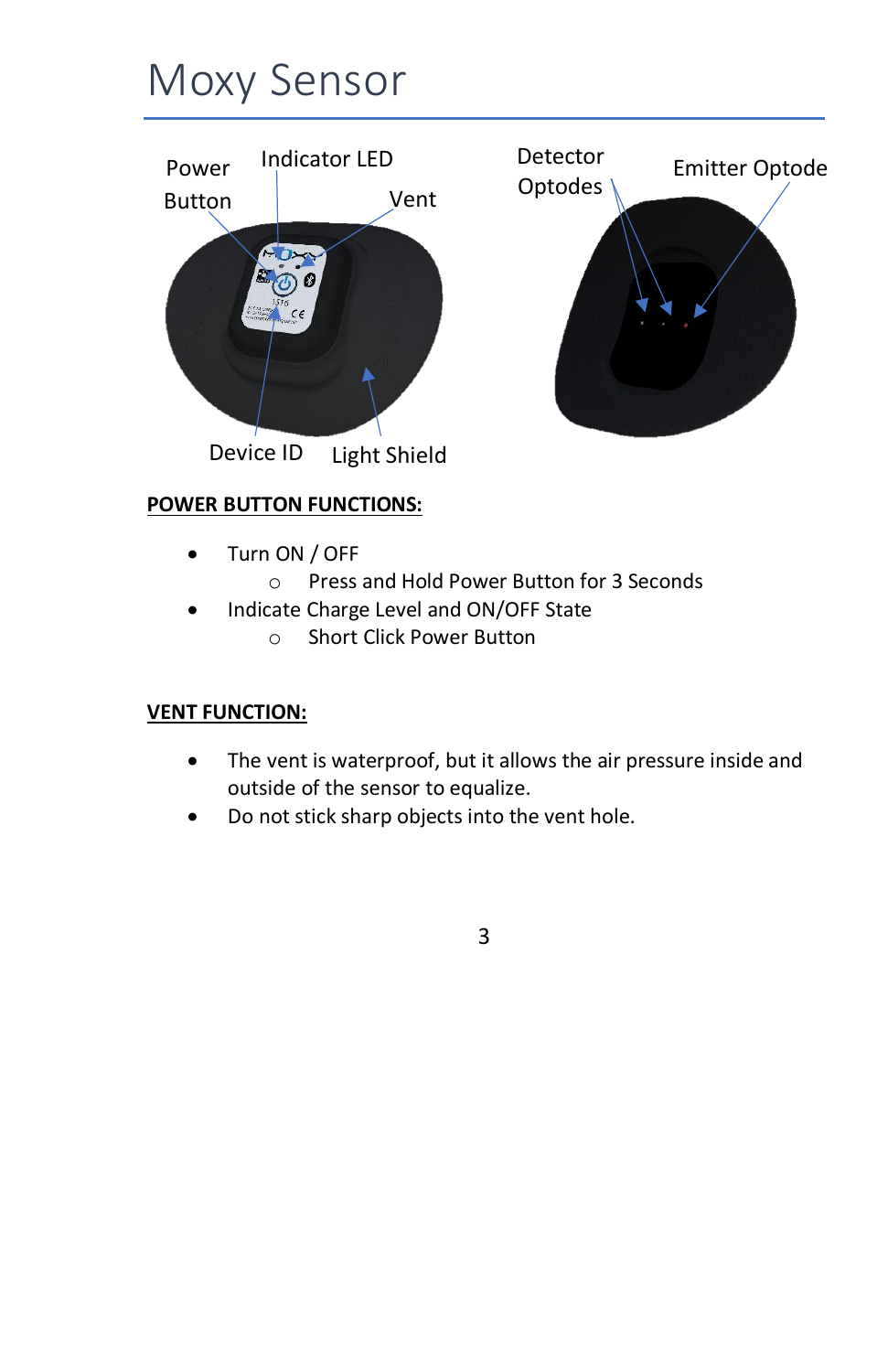## Indicator LED

The Moxy sensor has a multi-color indicator LED to the upper left of the power button. Note that the similar black circle on to the upper right of the power button is a vent and does not illuminate. The following table shows what each illumination pattern indicates.

| Color | Pattern                                      | Indication                                                         |
|-------|----------------------------------------------|--------------------------------------------------------------------|
| Green | Short Flash Every Second when on charger     | Sensor is Charging                                                 |
| Green | Solid Green when on charger                  | Charging is Complete                                               |
| Green | Blink Every Half Second After a Button Press | <b>Charge Level</b><br>4 Blinks = Full<br>1 Blink = Near Empty     |
| Red   | Red Blink After Long or Short Button Press   | Indicates Sensor is<br>ON                                          |
| Blue  | Blue Blink after a LONG Button Press         | The sensor has been<br>turned off                                  |
| Blue  | <b>Blue Solid</b>                            | The sensor is in<br>communication with<br>the Moxy Settings<br>App |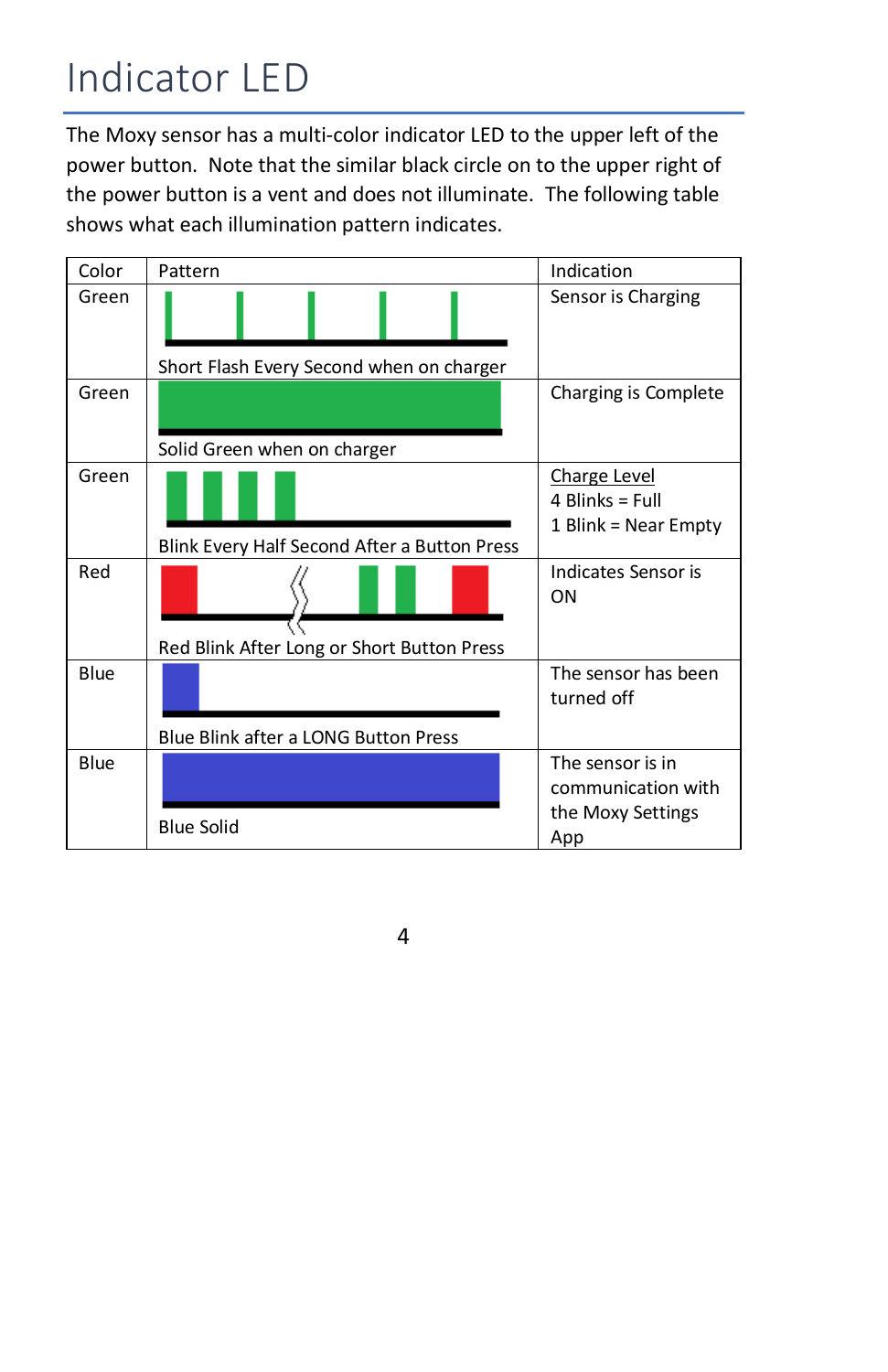## Wireless Charger

The Moxy 5 uses a Qi format wireless charging system. It is recommended to use the charger that is shipped with the system or a Qi Certified Charger. Non-certified chargers may not have all the safety features implemented such as Foreign Object Detection. Other chargers may also interfere with the light shield.

Place the sensor with the Optodes toward the charger. The light shield has a relief that fits around the outside of the charger to keep the sensor centered. If the light shield is not installed, the sensor should be placed in the center of the charger.

The Charger disk has a Red and Blue Indicator LED. The following chart shows the function of these indicators.



The charger may occasionally return to charging after the charges is completed to top off the battery. The Moxy sensor and the charger disable charging when the battery is full so there is no harm in leaving the sensor on the charger after it is full.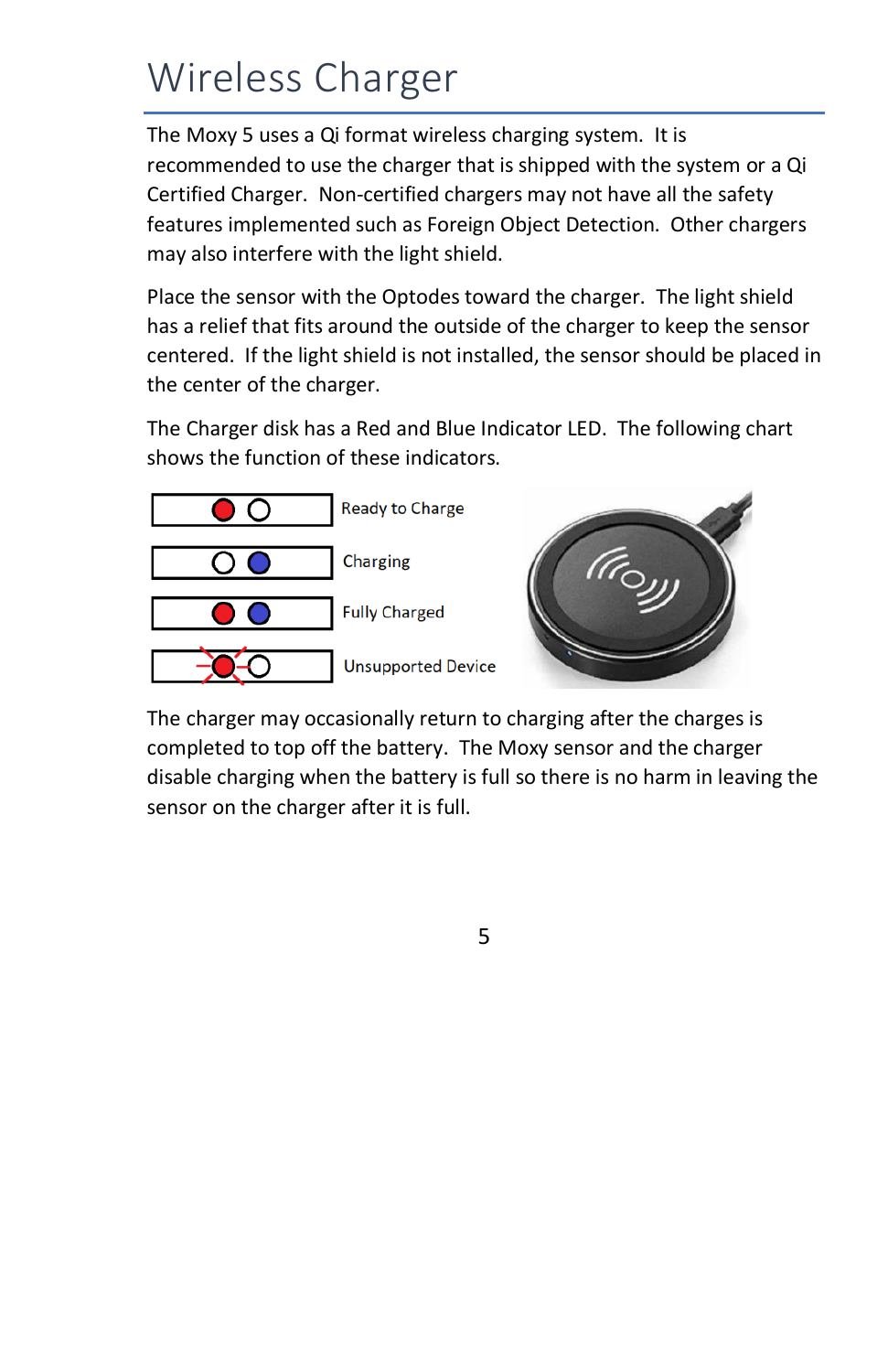## Moxy Sensor Settings

The sensor settings can be adjusted using the Moxy Sensor Settings App. This app can be run on Windows, Android, and Mac devices. At this point, it does not run on iOS devices. You can access the App at [www.moxymonitor.com\settings-app](http://www.moxymonitor.com/settings-app)

You MUST access the Sensor Setting App using the browser indicated on the web page for your device's platform to connect to the sensor via Bluetooth.

If the sensor is set in ANT+ broadcast mode, it will still advertise in Bluetooth mode for the first 10 seconds that it is turned on. You must connect to the Settings App during this 10 second window. If you miss the window, turn the sensor off and back on to try again.

### Settings and Features

**Time:** This allows the stored data time stamps to be set correctly. A hard reset or a completely dead battery on the sensor will cause it to lose its time setting.

**Broadcast Mode:** The primary broadcast modes are ANT+ MO2 Profile and Bluetooth.

**Update Rate:** The Moxy sensor has 4 update rate modes

- Default: Updates every 2 seconds with 10 second Smoothing
- No Smooth: Updates every 2 seconds with No Smoothing
- Low Power: Same as Default except fewer LED cycles are used to save power
- High Speed: Updates every 0.5 seconds with No Smoothing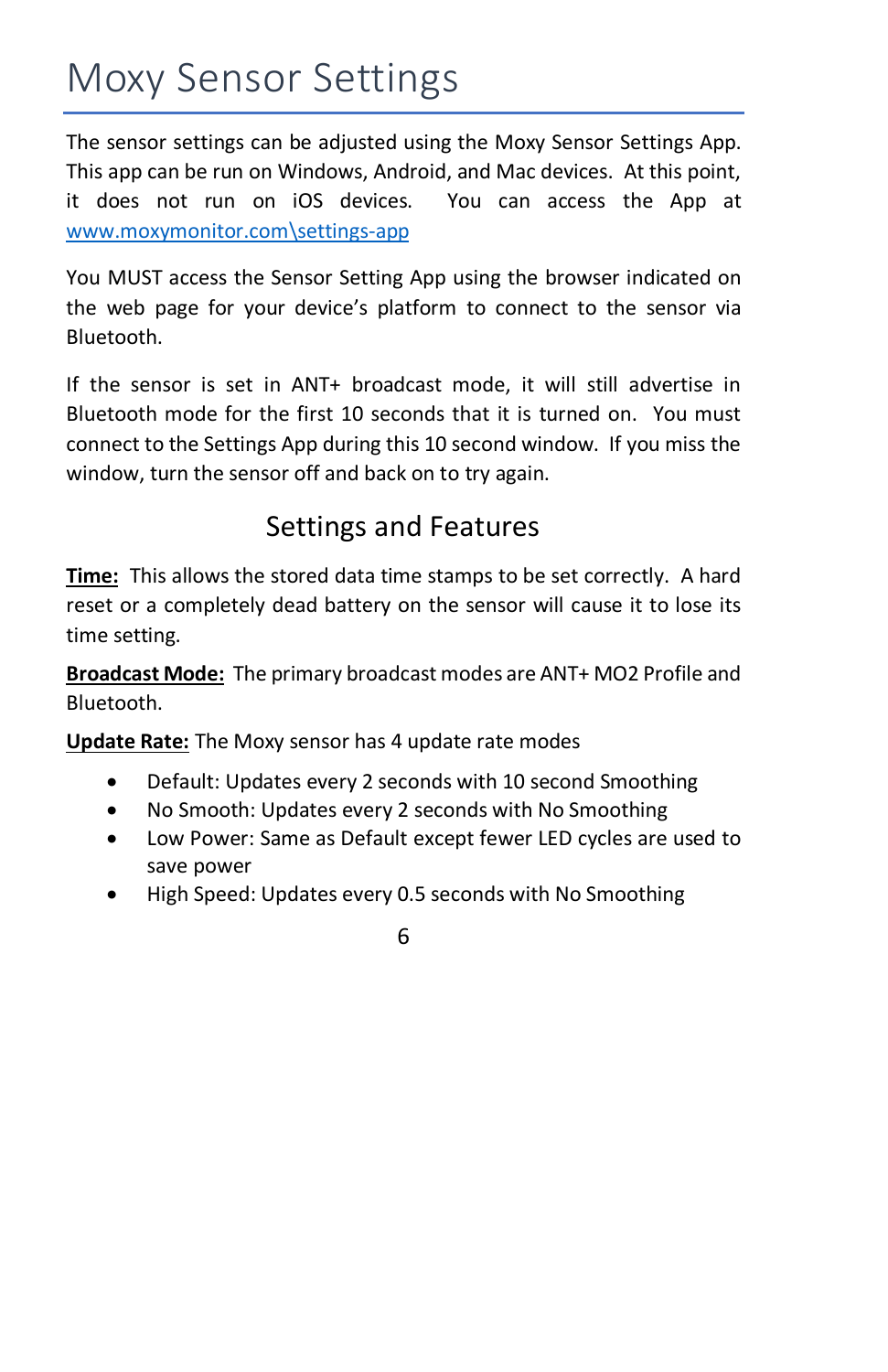### Moxy Sensor Settings

**Battery Charge Level Indicator:** Shows the charge status of the battery.

**Versions:** Shows the sensor firmware and lookup table versions

**Download Stored Data:** All measurements are broadcast over ANT+ or Bluetooth and a copy of all measurement is also stored on the sensor. The stored data is downloaded and saved to a Dropbox folder using this app. If you don't already have a Dropbox account, you can sign up for one at www.dropbox.com

**Firmware Updates:** This allows you to install the latest version of the sensor firmware. The app will go to the Moxy website to find the latest firmware files.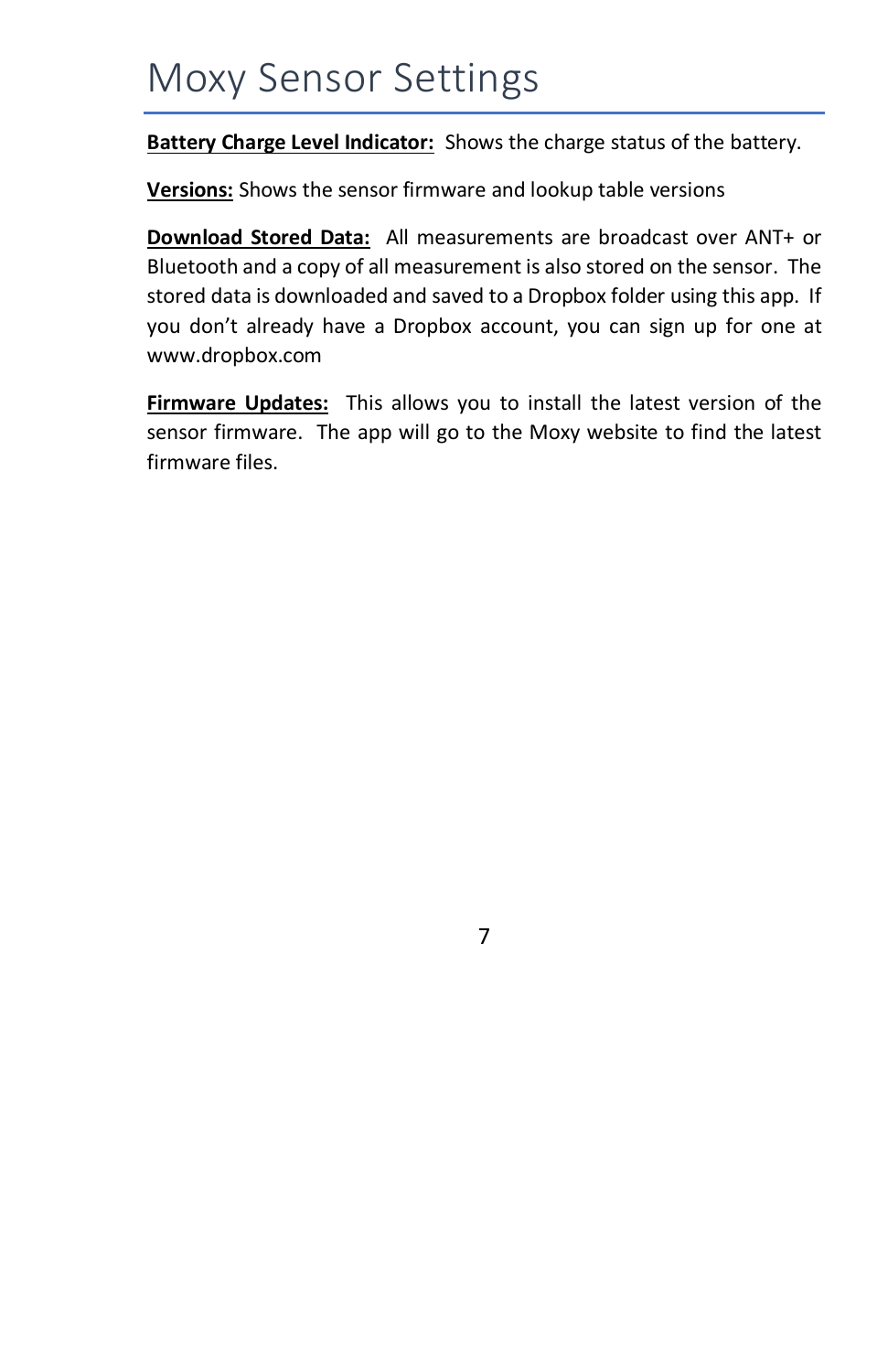# **GARMIN.**

Garmin devices support the display and recording of Moxy Data three different ways.

- 1) Native Support A small number of devices support muscle oxygen data natively. This is limited to 1 Moxy at a time and it does not support recording of the sensor location. It pairs to the Moxy just like a Heart Rate sensor or Power Meter.
- 2) ConnectIQ Data Fields. These can be downloaded from the Garmin App store and installed on your ConnectIQ compatible device. After they are installed, they are inserted into the display of your regular activities like any other data field. Pairing is done through the App settings feature in Garmin Express or Garmin Connect Mobile. All devices support 2 Moxys at once and some support 3.
- 3) ConnectIQ Apps. These can be downloaded from the Garmin App store and installed on your ConnectIQ compatible device. Apps are like adding another activity to your device so where you have a Run or Indoor Cycle Activity, you would see an additional Moxy activity. The Moxy 5-1-5 Apps can guide a 5-1-5 Assessment. The Moxy Run or Moxy Cycle Apps have additional capabilities like SmO2 alarms and a live graph of the data.

## wahoo

The Wahoo Elemnt bike computers support the display and recording of one Moxy Sensor at a time by pairing the Moxy like any other sensor.

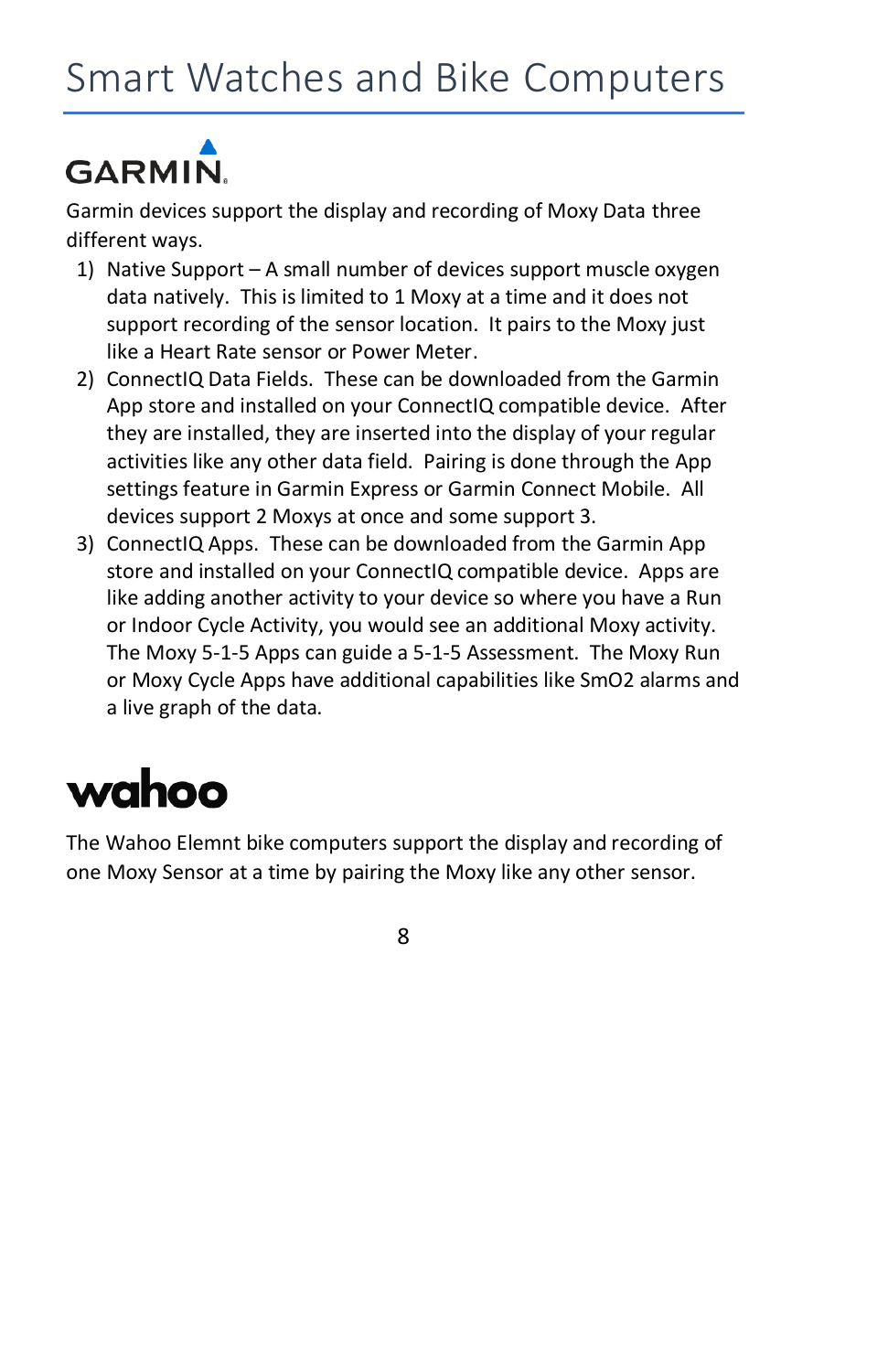## Data Display & Collection Software

Moxy is compatible with several data display and collection software systems that are used for training studio and research applications. All of these applications use the ANT+ MO2 profile setting on the Moxy



PerfPro Studio supports multiple Moxy sensors per user and multiple users. It can collect the Moxy data using multiple ANT+ dongles and/or multiple NPE Wasp devices. It allows viewing of the muscle oxygen data and has an automated Muscle Oxygen report that is generated at the end of a workout. It supports automated transfer of the data to many popular online services like Garmin Connect, TrainingPeaks and others. PerfPro is compatible with most smart trainers, Conept II Rowers and some treadmills. It also collects power, cadence, speed and heart rate data. The data can be exported in .FIT or .CSV formats.

# PeriPedal

PeriPedal software supports one Moxy per user and multiple users. It also collects power, cadence, speed and heart rate data via 1 ANT+ dongle. It supports exporting the data in .FIT and .CSV formats.



The Omnia software package from Cosmed collects and displays the Moxy data along with the VO2 and other data from their devices.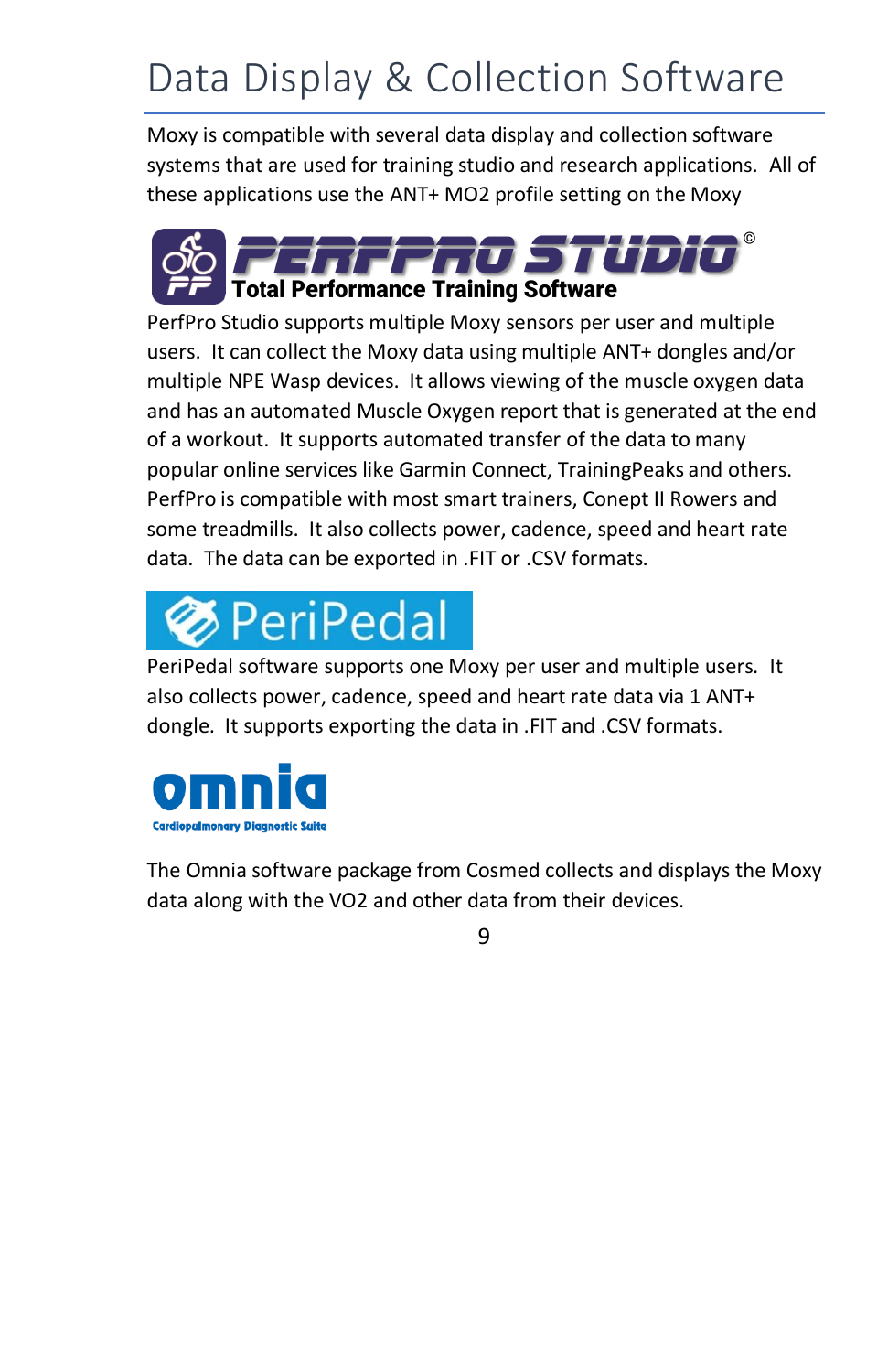## Data Display & Collection Software



Golden Cheetah software is freeware that supports live display of Moxy data and importing of FIT files with Moxy data. It allows powerful customization of the data display and analysis. It is complied for Windows and Mac.



Maximum Trainer is a free indoor cycling software that supports live display of Moxy data and saves the data in the FIT file. It has Windows and Mac versions.

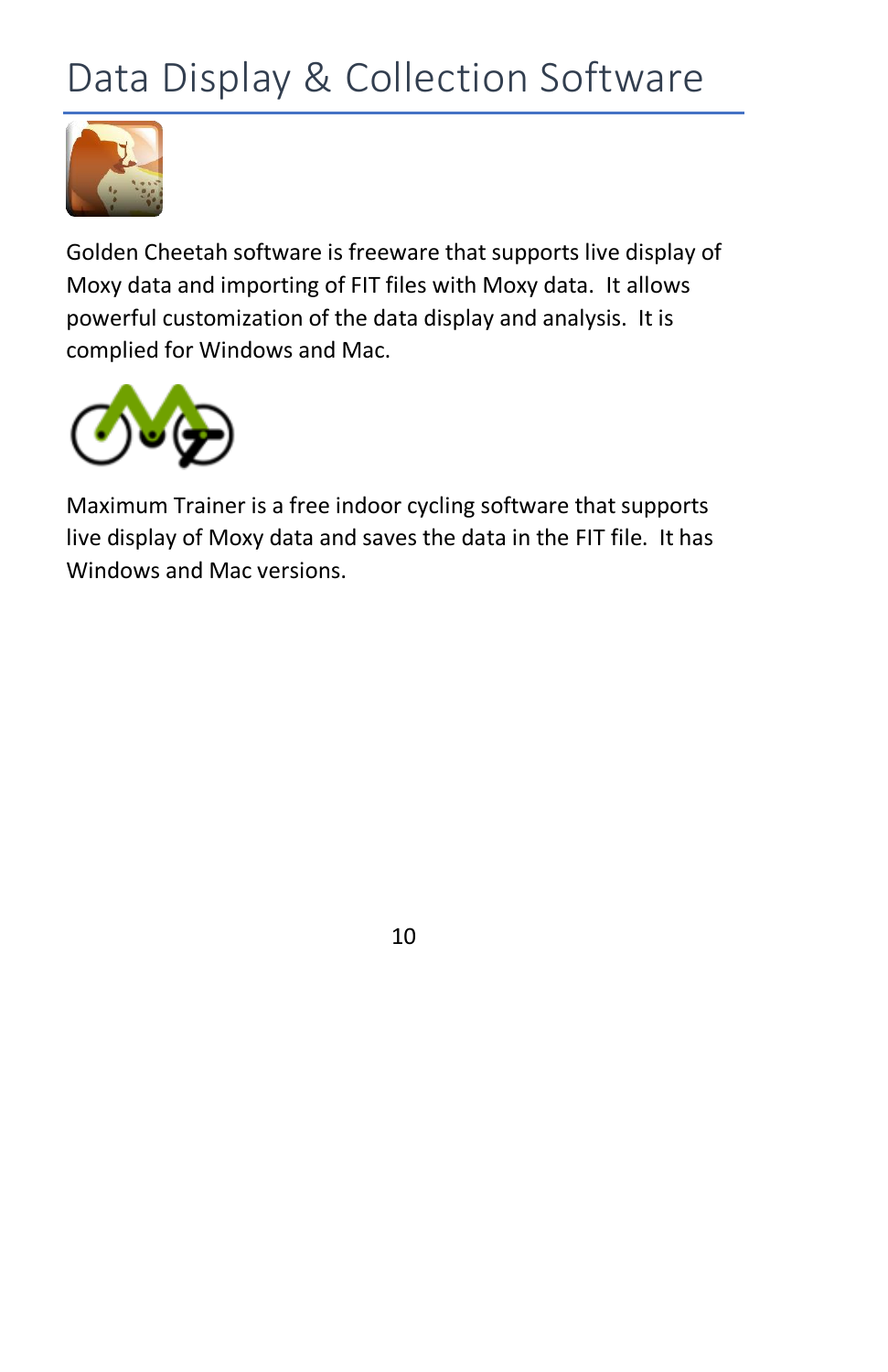### Wearing the Sensor

There are 4 Primary methods for wearing the Moxy Sensor.

**Under Compression Clothing:** The sensor may simply be tucked under compression clothing. This is primarily for measuring on the Quadriceps. It may be used with or without the light shield in this mode. However, the light shield can help stabilize the sensor placement.

**Large Adhesive Attachments:** The Large Adhesive attachments are used with the Light shield. The tape should have good contact with the skin all around the light shield.

**Small Adhesive Attachments:** These are a lighter duty attachment and are typically used without the light shield. The circular ring of double stick tape is attached to the sensor and the rectangle tape is attached to the skin.

**Taping over the entire sensor:** This can be done with or without the light shield. This is typically only required for extremely aggressive motion for very long periods. It can also be used for more awkward positions like on the back for swimmers.

The Moxy sensor is waterproof to 1 meter of depth. It can be used inside of a clear zipper baggie if more protection is desired.

### **Videos on Sensor Attachment:**

<https://youtu.be/vwgwBF134lo>

<https://youtu.be/b1DG6nNraRc>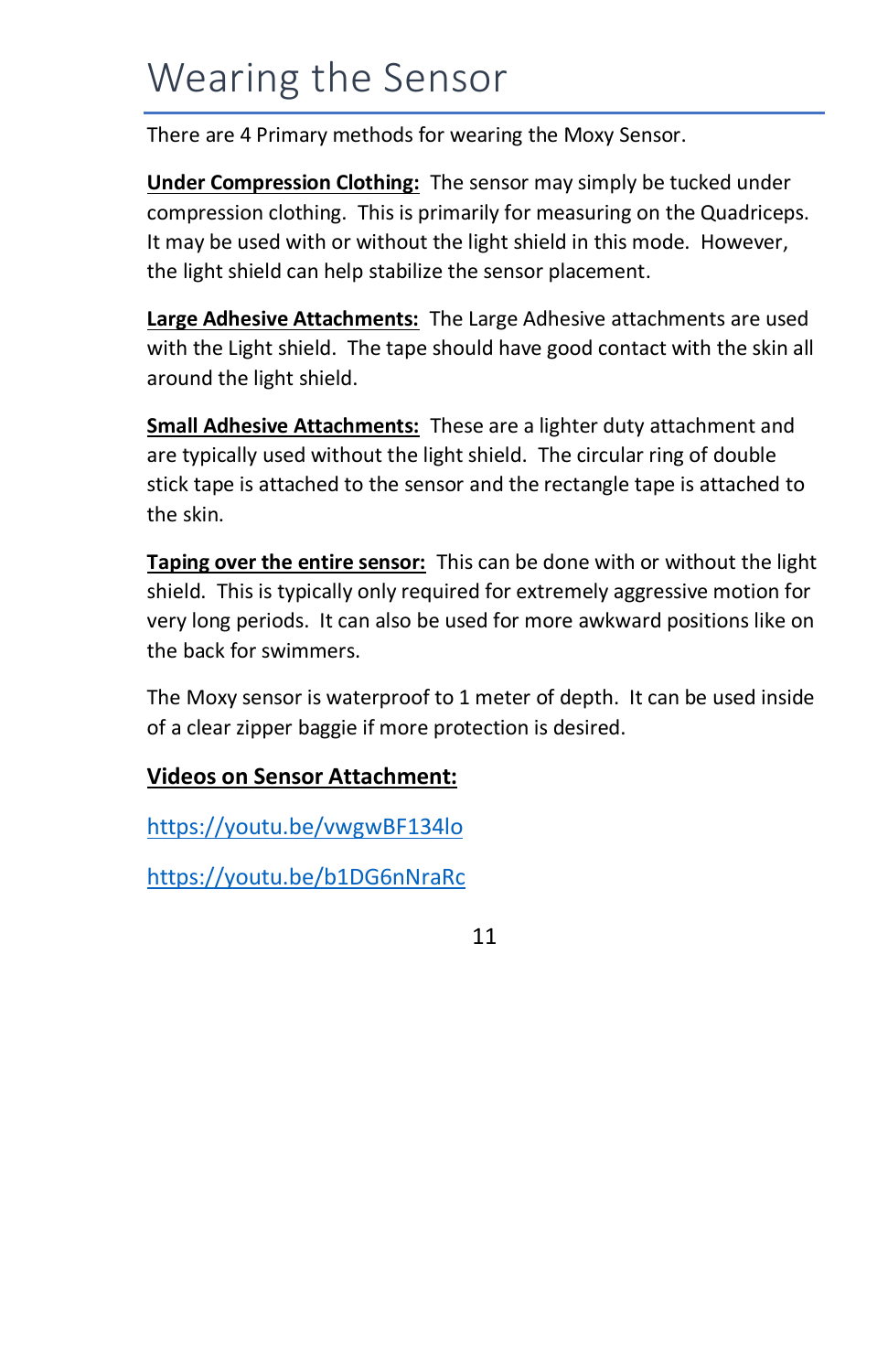## Declaration of Conformity

|             | Hereby, we: Fortiori Design LLC                                                                                                                                                                                                                                                                                                                                                  |  |
|-------------|----------------------------------------------------------------------------------------------------------------------------------------------------------------------------------------------------------------------------------------------------------------------------------------------------------------------------------------------------------------------------------|--|
| Declare:    | 1155 West Shore Dr SW<br>Hutchinson, MN 55350 USA<br>320-296-1010<br>under our sole responsibility that the following labelled products                                                                                                                                                                                                                                          |  |
|             | Muscle Oxygen Monitor: Moxy5                                                                                                                                                                                                                                                                                                                                                     |  |
|             | to which this declaration is related, are, when used as specified, in<br>conformity with the technical requirements of the standards and the<br>provisions of the essential requirements of the Directives detailed below.                                                                                                                                                       |  |
| Directives: | Radio Equipment Directive (2014/53/EU)                                                                                                                                                                                                                                                                                                                                           |  |
|             | Standards used: EN 301 489-17 V3.1.1:2017 Bluetooth Low Energy Radio<br>EN 303 417 V1.1.1:2017 Wireless Power Transmission (WPT) Radio<br>DRAFT EN 301 489-3 V2.1.1:2017 Wireless Power Transmission (WPT) Radio<br>EN 55032:2012/AC:2013 Class B<br>EN 61000-3-2:2014<br>EN 61000-3-3:2013<br>FCC 15.107:2018 Class B<br>FCC 15: 109:2018 Class B<br>FCC 15:109(g):2018 Class B |  |
|             | ICES-003:2016 updated April 2017 Class B                                                                                                                                                                                                                                                                                                                                         |  |

Date of Issue: 20 July 2018

Roger W Schutz

Roger W Schmitz CEO – Fortiori Design LLC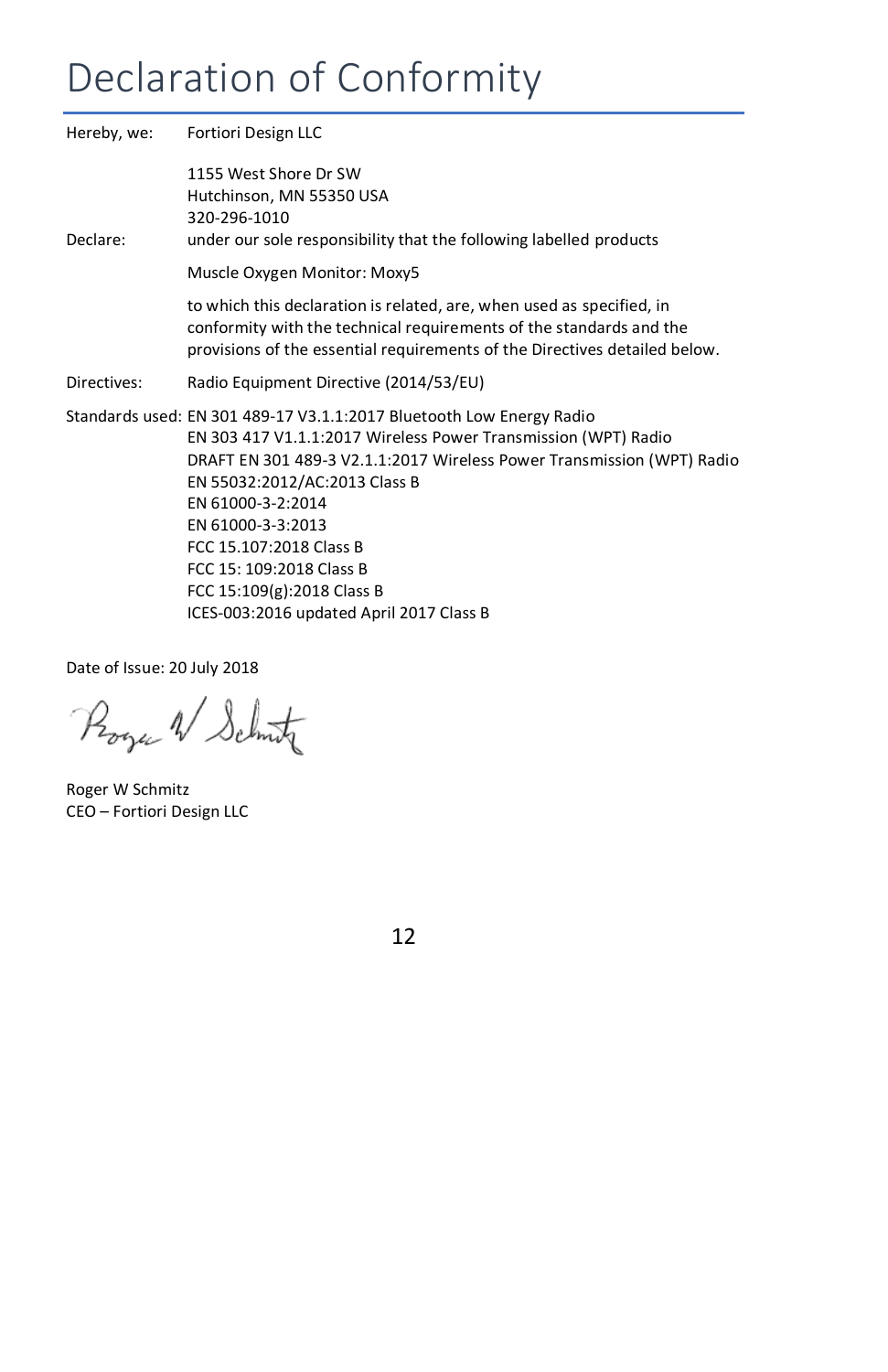### FCC Compliance Statement

This device complies with part 15 of the FCC Rules. Operation is subject to the following two conditions:

- 1. This device may not cause harmful interference, and
- 2. This device must accept any interference received, including interference that may cause undesired operation.

### FCC WARNING

This equipment has been tested and found to comply with the limits for a Class B digital device, pursuant to Part 15 of the FCC Rules. These limits are designed to provide reasonable protection against harmful interference in a residential installation. This equipment generates, uses, and can radiate radio frequency energy and, if not installed and used in accordance with the instructions, may cause harmful interference to radio communications. However, there is no guarantee that interference will not occur in a particular installation. If this equipment does cause harmful interference to radio or television reception, which can be determined by turning the equipment off and on, the user is encouraged to try to correct the interference by one or more of the following measures:

- Reorient or relocate the receiving antenna.
- Increase the separation between the equipment and the receiver.
- Connect the equipment into an outlet different from that to which the receiver is connected.
- Consult the dealer or an experienced radio/TV technician for help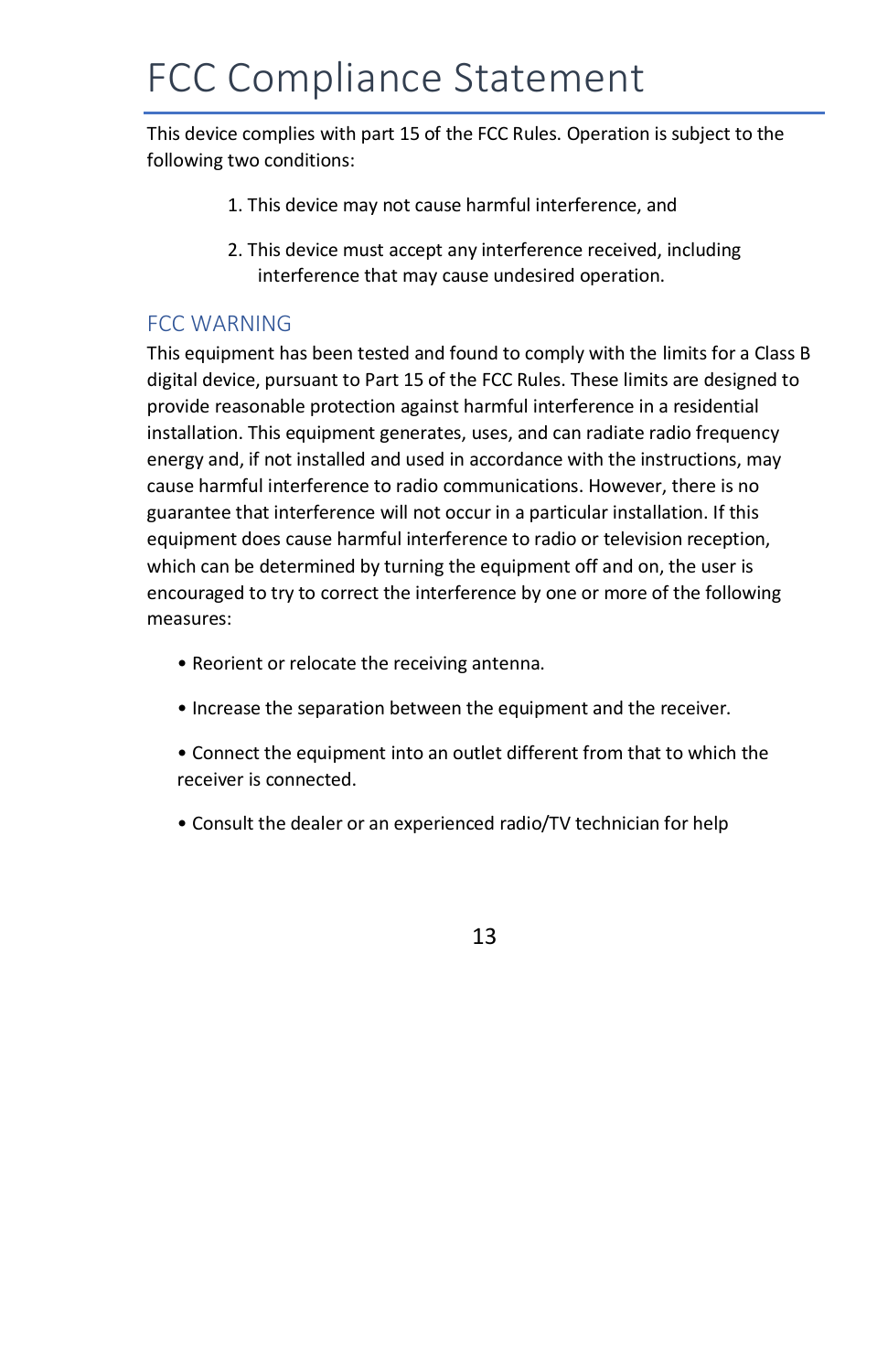## Industry Canada Compliance

Category I radio communication devices comply with Industry Canada Standard RSS-210. Category II radio communication devices comply with Industry Canada Standard RSS-310. This device complies with Industry Canada license-exempt RSS standard(s). Operation is subject to the following two conditions: (1) this device may not cause interference, and (2) this device must accept any interference, including interference that may cause undesired operation of the device.

## Conformité aux normes d'Industrie Canada

Les appareils de radiocommunication de catégorie I sont conformes á la norme RSS-210 d'Industrie Canada. Les appareils de radiocommunication de catégorie II sont conformes á la norme RSS-310 d'Industrie Canada. **Cet appareil est conforme aux normes RSS sans licence d'Industrie Canada.** Son fonctionnement est soumis au conditions suivantes: (1) cet appareil ne doit pas causer d'interférences et (2) doit accepter toute interférence, y compris les interférences pouvant entraîner un fonctionnement indésirable de l'appareil.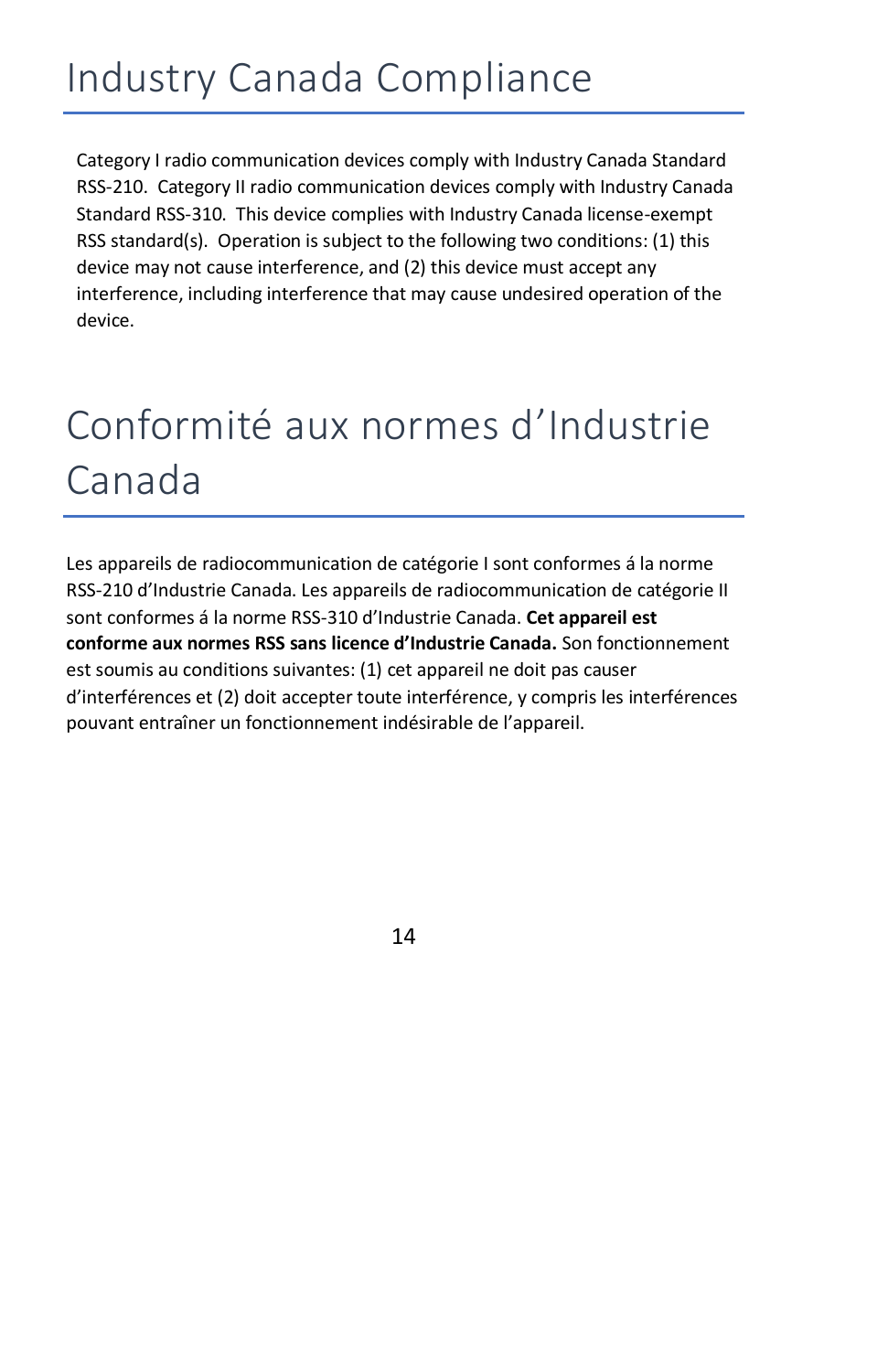## License Agreement

#### **END USER LICENCE AND TERMS OF USE AGREEMENT**

Certain of the device firmware, including a SoftDevice software package, embedded in and the software (the firmware and software collectively the "Software") loaded on your device (the "Device") is owned by or licensed to Garmin Ltd. or its subsidiaries (collectively, "Garmin"). The Software is protected under copyright laws and international copyright treaties. The Software is licensed, not sold. The Software is provided under this Agreement. Your use of the Software and the Device is subject to the following terms and conditions which are agreed to by you as the end user of the Software and the Device, on the one hand, and Garmin and its licensors and affiliated companies of Garmin and its licensors, on the other band. Garmin's licensors, including the licensors, service providers, channel partners, suppliers and affiliated companies of Garmin and its licensors, are each a direct and intended third party beneficiary of this Agreement and may enforce their rights directly against you in the event of your breach of this Agreement.

IMPORTANT: CAREFULLY READ THIS ENTIRE AGREEMENT BEFORE USING THE DEVICE. USING THE DEVICE INDICATES YOUR ACKNOWLEDGMENT THAT YOU HAVE READ THIS AGREEMENT AND AGREE TO ITS TERMS AND CONDITIONS. IF YOU DO NOT AGREE, RETURN THE COMPLETE PRODUCT WITHIN 7 DAYS OF THE DATE YOU ACQUIRED IT (IF PURCHASED NEW) FOR A FULL REFUND TO THE DEALER FROM WHICH YOU PURCHASED THIS PRODUCT.

1. License: Subject to the terms and conditions of this Agreement, Garmin hereby grants you during the Term a limited, non-exclusive, revocable, non-assignable, non- sublicensable and nontransferable license to execute the Software on the Device in machine- readable form only.

2. Updates; Support or Maintenance: Garmin may extend, enhance, or otherwise modify the Software at any time without notice, but Garmin shall not be obligated to provide you with any updates to the Software. If updates are made available by Garmin, the terms of this Agreement will govern such updates, unless the update is accompanied by a separate license in which case the terms of that license will govern. You further acknowledge that Garmin has no express or implied obligation to announce or make available any updates of the Software to anyone in the future. You acknowledge that the value-added reseller from whom you obtained the Device and not Garmin is responsible for providing support and maintenance for your Device.

3. Compliance with Laws and Regulations: You covenant that your use of the Software will comply with applicable laws and regulations. Garmin will not be responsible for your use of the Device in violation of any Laws or regulations.

4. Confidentiality; Prohibitions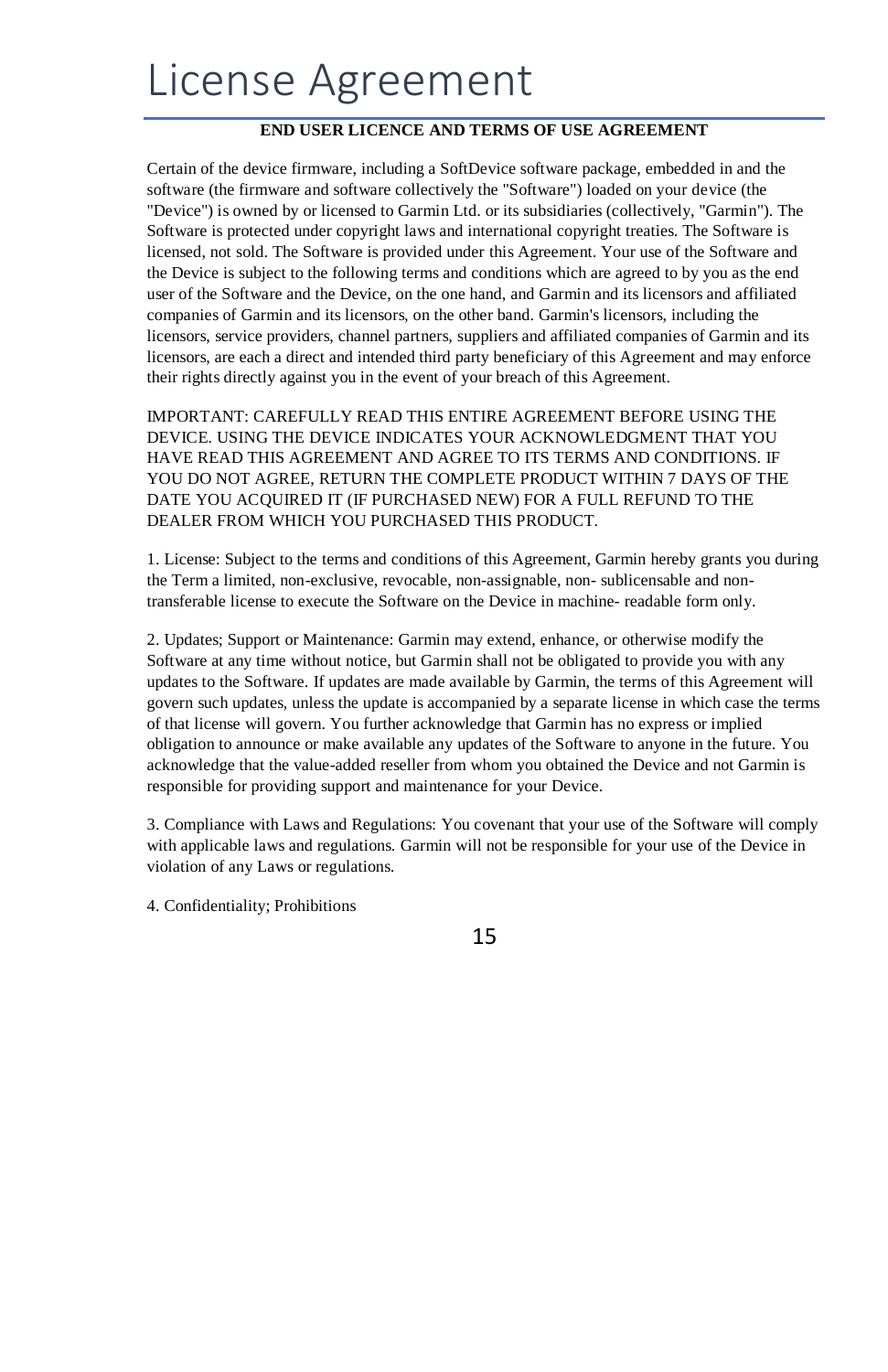4.1 Confidentiality: You acknowledge the confidentiality of the Software. At all times during the Term and thereafter, you shall keep confidential and not disclose, directly or indirectly, and shall not use for your benefit or any other individual or entity, confidential information of Garmin.

4.2 Prohibitions: All intellectual property rights in the Software shall remain with Garmin. You shall not remove, obscure or alter any copyright, trademark, restrictive legend or other proprietary rights notices contained in the Software or the Device. You shall not reverse engineer, de-compile, disassemble or create derivative works of the Software or the Device.

5. Indemnification: You agree to indemnify, defend and hold ham1less Garmin and its directors, officers, employees, independent contractors and agents (each a "Garmin Indemnified Party") from any and all claims, losses, liabilities, damages, expenses and costs (including without limitation attorney's fees and court costs) (collectively " Losses") incurred by a Garmin Indemnified Party as a result of your breach of this Agreement, a breach of any certification, covenant, representation or warranty made by you in this Agreement, or claims otherwise related to or arising from your use of the Device.

#### 6. Term and Termination

6.1 Term: The term of this Agreement shall continue for as long as you use the Device. However, this Agreement and all rights granted by Gam1in hereunder will terminate automatically without notice from Garmin if you fail to comply with any of its terms or conditions. Garmin also reserves the right to discontinue offering any data or services provided by a third party if such supplier ceases to supply such data or services to Garmin or Garmin' s contract with such supplier terminates for any reason.

6.2 Effect of Termination: Upon the termination of this Agreement for any reason, you shall immediately cease all use of the Device, and erase and destroy all copies of Garmin confidential information in your possession or control. The provisions of Sections 3, 4, 5, 6, 7 and 8 will survive any termination of this Agreement. Garmin will not be liable for compensation, indemnity, or damages of any sort as a result of terminating this Agreement in accordance with its terms, and termination of this Agreement will be without prejudice to any other right or remedy Garmin may have, now or in the future.

#### 7. NOW ARRANTY; DISCLAIMER OF ACTUAL AND CONSEQUENTIAL DAMAGES

(a) EXCEPT FOR THE MANUFACTURER'S LIMITED WARRANTY APPLICABLE TO THE DEVICE AND EXCEPT AS OTHERWISE SPECIFICALLY SET FORTH HEREIN, THE SOFTWARE IS PROVIDED ON AN "AS-IS", "WHERE IS" AND "WITH ALL FAULTS" BASIS. GARMIN AND ITS LICENSORS SPECIFICALLY DISCLAIM ALL WARRANTIES, EXPRESS OR IMPLIED, INCLUDING, BUT NOT LIMITED TO, WARRANTIES OF MERCHANTABILITY, ACCURACY, FITNESS FOR A PARTICULAR PURPOSE AND NON-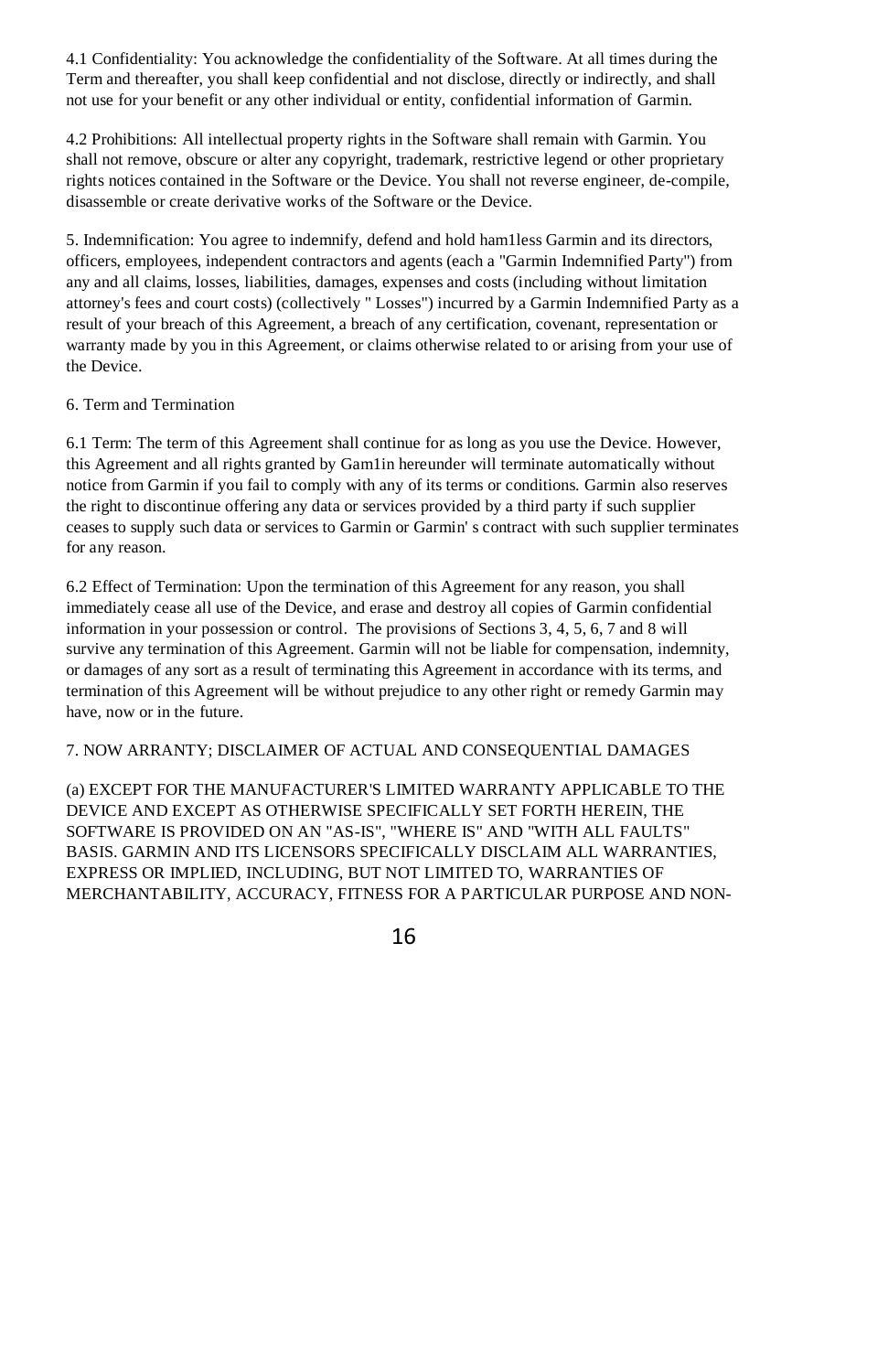INFRINGEMENT, AS TO THE SOFTWARE. WITHOUT LIMITING THE FOREGOING, GARMIN DOES NOT WARRANT THAT THE SOFTWARE OR THE OPERATION THEREOF WILL BE ACCURATE, RELIABLE, UNINTERRUPTED, ERROR-FREE OR FREE OF VIRUSES OR OTHER HARMFUL AGENTS. NO ORAL OR WRITTEN ADVICE OR INFORMATION PROVIDED BY GARMIN OR ITS SERVICE PROVIDERS, SUPPLIERS, CHANNEL PARTNERS AND LICENSORS, OR BY AGENTS AND EMPLOYEES OF GARMIN, ITS SERVICE PROVIDERS, SUPPLIERS, CHANNEL PARTNERS OR LICENSORS, SHALL CREATE A WARRANTY FOR THE SOFTWARE, AND YOU ARE NOT ENTITLED TO RELY ON ANY SUCH ADVICE OR INFORMATION.

(b) GARMIN DISCLAIMS ALL LIABILITY FOR ANY LOSS, INJURY OR DAMAGE RESULTING FROM USE OF THE SOFTWARE. IN NO EVENT WILL GARMIN BE LIABLE FOR ANY DAMAGES WHATSOEVER (INCLUDING, BUT NOT LIMITED TO, INCIDENTAL, EXEMPLARY, AND CONSEQUENTIAL DAMAGES, LOST PROFITS, OR DAMAGES RESULTING FROM LOST DATA OR BUSINESS INTERRUPTION) RESULTING FROM THE USE OR INABILITY TO USE THE SOFTWARE, WHETHER BASED ON WARRANTY, CONTRACT, TORT, OR ANY OTHER LEGAL THEORY, AND WHETHER OR NOT GARMIN IS ADVISED OF THE POSSIBILITY OF SUCH DAMAGES. SOME STATES DO NOT ALLOW THE EXCLUSION OR LIMITATION OF INCIDENTAL OR CONSEQUENTIAL DAMAGES, SO THE ABOVE LIMITATION OR EXCLUSION MAY NOT APPLY TO YOU, IN WHICH CASE SUCH EXCLUSION OR LIMITATION APPLIES TO THE FULLEST EXTENT ALLOWABLE UNDER THE APPLICABLE LAW.

#### 8. General Legal Terms

8.1 Assignment: This Agreement may not be assigned, nor may any of your obligations under this Agreement be delegated, in whole or in part, by you by operation of law, merger, or any other means without Garmin's express prior written consent and any attempted assignment without such consent will be null and void.

8.2 Severability: If a court of competent jurisdiction finds any clause of this Agreement to be unenforceable for any reason, that clause of this Agreement shall be enforced to the maximum extent permissible so as to effect the intent of the parties, and the remainder of this Agreement shall continue if full force and effect.

8.3 Waiver and Construction: Failure by Garmin to enforce any provision of this Agreement shall not be deemed a waiver of future enforcement of that or any other provision. Any laws or regulations that provide that the language of a contract will be construed against the drafter will not apply to this Agreement.

8.4 Government End Users: If you are an agency, department, or other entity of the United States Government, or funded in whole or in part by the U.S. Government, then use, duplication,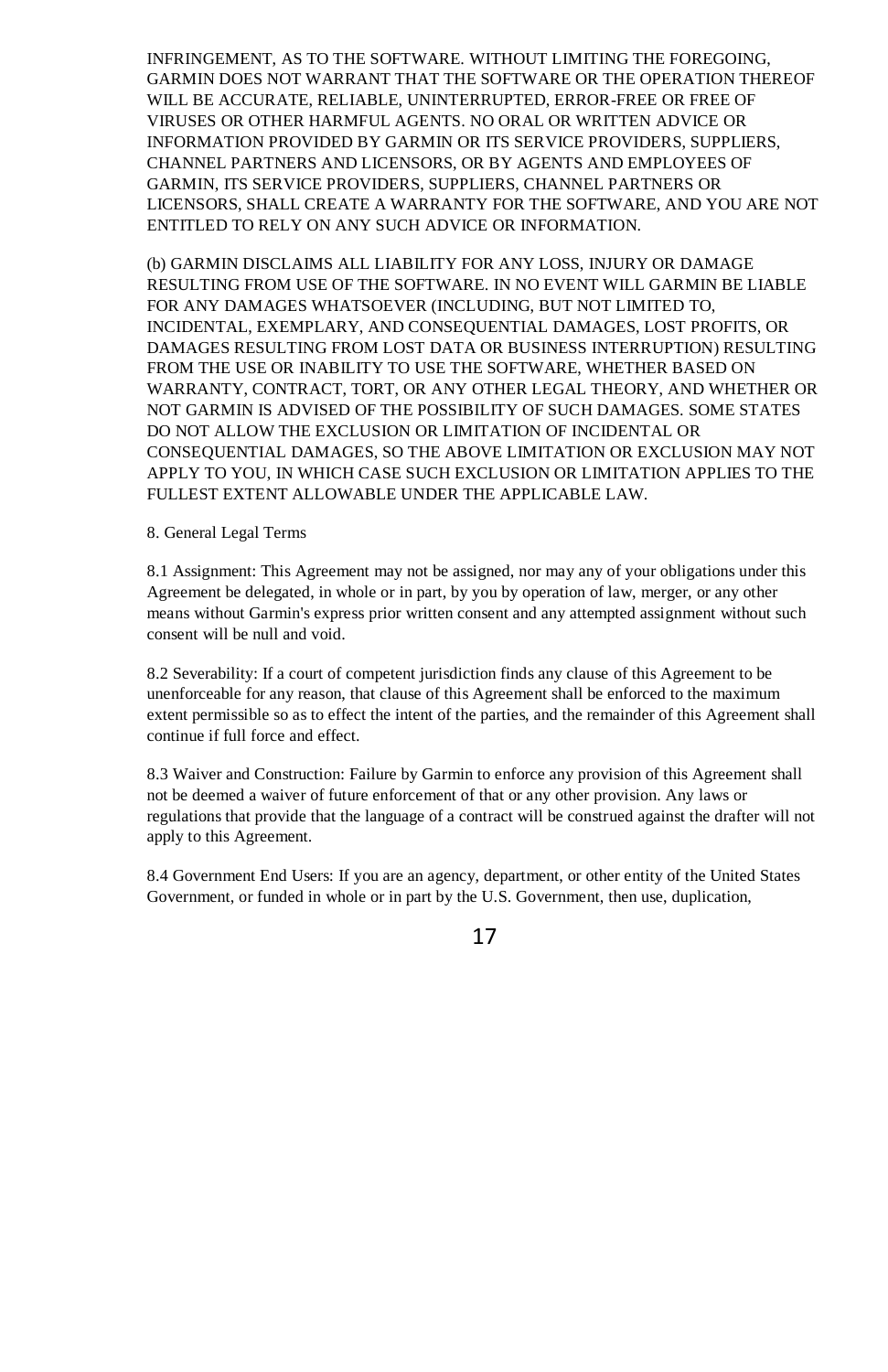reproduction, release, modification, disclosure or transfer of the Software is restricted in accordance with the LIMITED or RESTRICTED rights as described in any applicable DFARS or FAR. In case of conflict between any of the FAR and/or DFARS that may apply to the Software, the construction that provides greater limitations on the Government' s rights shall control. The contractor/manufacturer is Garmin International, Inc., 1200 East 151st Street, Olathe, Kansas 66062, USA. For purpose of any public disclosure provision under any federal, state or local law, it is agreed that the Software constitutes trade secrets and/or a proprietary commercial product and not subject to disclosure.

8.5 Export Control: You agree not to export or re-export the Software to any country in violation of the export control laws of the United States of America.

8.6 Dispute Resolution: Any litigation or other dispute resolution between you and Garmin arising out of or relating to this Agreement or your use of the Software will take place in the State of Kansas. You and Garmin agree to submit to the personal and exclusive jurisdiction of the United States District Court for the District of Kansas and the Kansas state courts located in Johnson County, Kansas with respect any such litigation or dispute resolution. This Agreement will be governed by and construed in accordance with the laws of the United States and the State of Kansas, except that body of Kansas law concerning conflicts of law. This Agreement shall not be governed by the United Nations Convention on Contracts for the International Sale of Goods, the application of which is expressly excluded. If either party takes legal action to enforce any right under this Agreement, the prevailing party shall be entitled to recover all reasonable costs, including attorney's fees.

8.7 Entire Agreement: This Agreement constitutes the entire agreement between you and Garmin with respect to the use of the Software and the Device, and supersedes all prior understandings regarding such subject matter. Any translation of this Agreement is done for local requirements and in the event of a dispute between the English and any non-English version, the English version of this Agreement shall govern. If you are located in the province of Quebec, Canada, the following clause applies: The parties hereby confirm that they have requested that this Agreement and all related documents be drafted in English. Les parties ont exige que le present contrat et tous les documents connexes soient rediges en anglais.